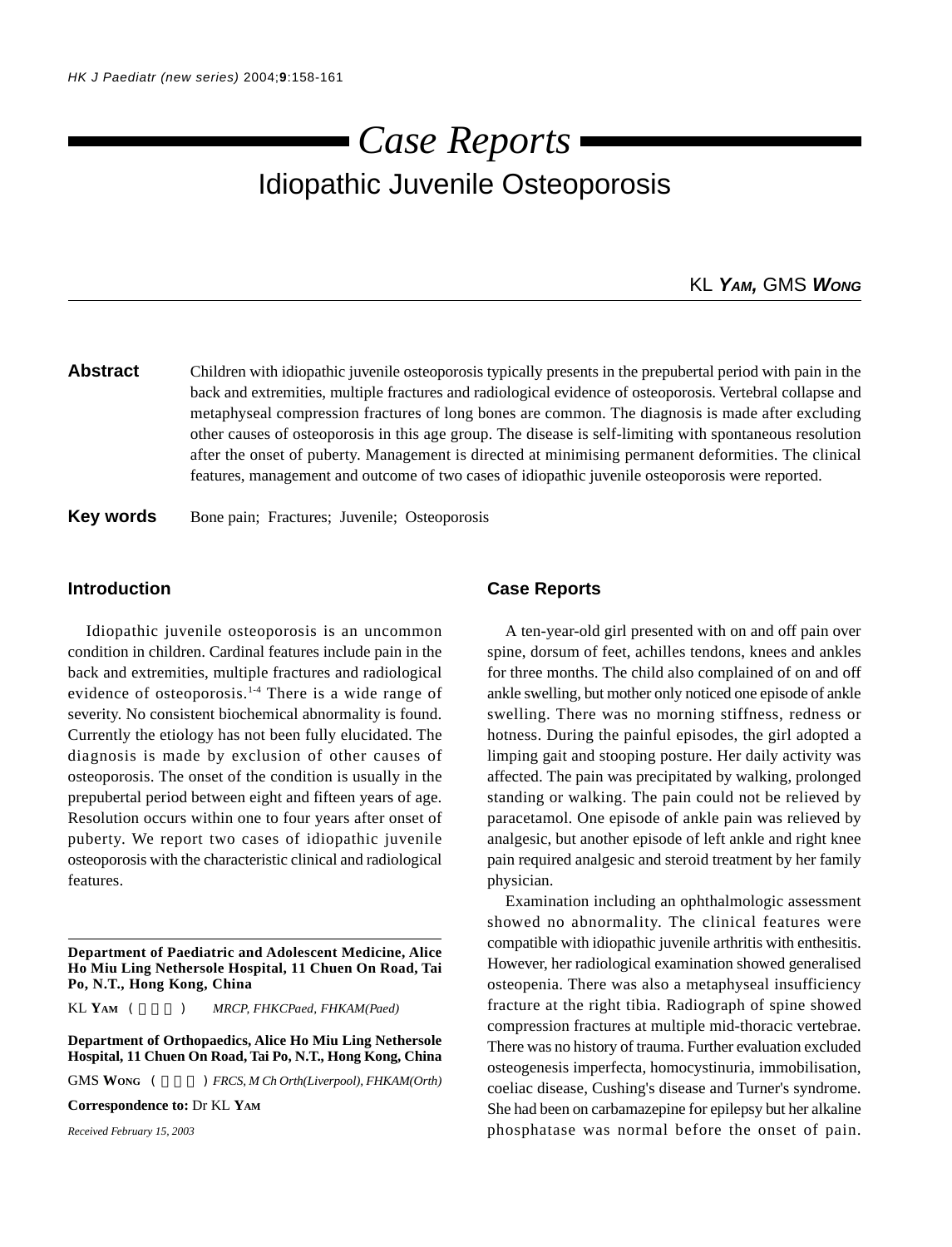Investigations showed normal complete blood count, erythrocyte sedimentation rate, liver function, renal function, calcium, phosphate and glucose. Bone alkaline phosphatase after the onset of bone pain was 408 IU/L (normal <345 IU/L) and non-bone portion was 78 IU/L (normal <75 IU/L). Antinuclear factor and rheumatoid factor were negative. Twenty-four hours urinary calcium excretion was normal. Urine for metabolic screening including nitroprusside was negative. Thyroid function test, morning cortisol, follicular stimulating hormone, luteinizing hormone, estradiol and parathyroid hormone levels were normal. Bone age was 8 years 10 months to 10 years at a chronological age of 11 years. Idiopathic juvenile osteoporosis was diagnosed. Bone densitometry showed a z-score of -4.54, a level markedly below the fracture threshold. The girl was thus advised to limit vigorous physical activities to protect against fracture and to ensure an adequate intake of milk. She was closely monitored for kyphosis. The child had been followed up for five years since the onset of her bone pain. Her symptoms improved as she entered into puberty. Repeat spine radiograph two years later showed a regain of vertebral body height (Figure 1). Bone densitometry showed improving trend of bone mineral density (Figure 2).

The other child was a twelve years old boy presenting with sudden onset of low back pain after summersault.

Radiological examination confirmed collapse of T9 and L2 vertebrae. In addition, there was generalised osteopenia. Examination showed that the child was prepubertal. Clinical evaluation ruled out other possible causes for the osteoporosis. Investigations including complete blood count, erythrocyte sedimentation rate, liver function, renal function, calcium, phosphate and alkaline phosphatase, thyroid function test, cortisol and parathyroid hormone were normal. Twenty-four hours urinary calcium excretion was normal. His bone densitometry showed a z-score of -5.1, markedly below the fracture threshold. He was treated with lumbar corset and physiotherapy. Dietary advice was given and the child was advised to avoid vigorous contact sports to prevent further injury. However, he was readmitted four months later for left knee pain after running. Radiological examination confirmed crack fracture over anterolateral aspect of left lateral femoral condyle. The child defaulted follow up after discharge from the hospital.

related to fractures in the vertebrae and long bones.<sup>1-4</sup> Pain

**Figure 1** Classical radiological findings in the ten-year-old girl.



**B).** Compression fractures of

thoracic vertebrae.



**A).** Metaphyseal fracture of distal right tibia.

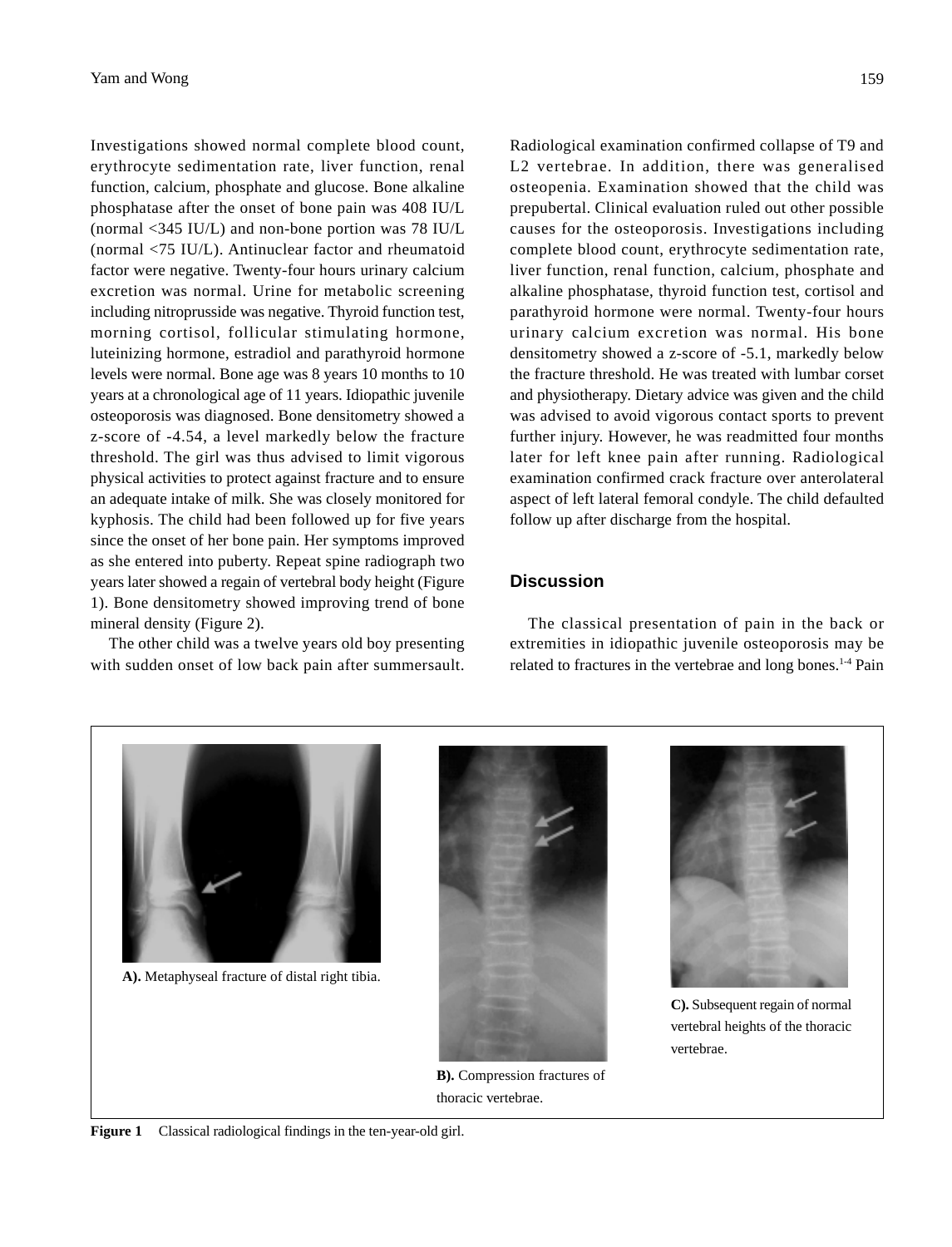

Figure 2 Bone densitometry of the ten-year-old girl.

may occur spontaneously or after minor trauma. Metaphyseal fracture at bones of the lower limb may cause difficulty in walking.1,4 Multiple fractures in the long bones may occur as overt fractures, but more commonly as compression fractures. The axial skeleton is often involved resulting in wedge collapse, loss in vertebral height or biconcave vertebrae.<sup>1</sup> Osteoporosis should be confirmed radiologically by the presence of generalised osteopenia and by the decrease in bone mineral density in bone densitometry. Cortical discontinuities and transverse dense lines at the metaphyses of long bones resulting from compression fracture of the osteoporotic new bone at this

region (neo-osseous osteoporosis) are characteristic for this condition.2

Back pain, limb pain and difficulty in walking were present in our children. Their radiological examination also showed the typical abnormalities in the vertebrae and long bones. However it is important to exclude other causes of osteoporosis since idiopathic juvenile osteoporosis is a diagnosis by exclusion. Common differential diagnoses for osteoporosis in children include leukaemia, osteogenesis imperfecta, homocystinuria, immobilisation, coeliac disease, Cushing's disease and Turner's syndrome. Clinical evaluation often gives clues to most of these conditions